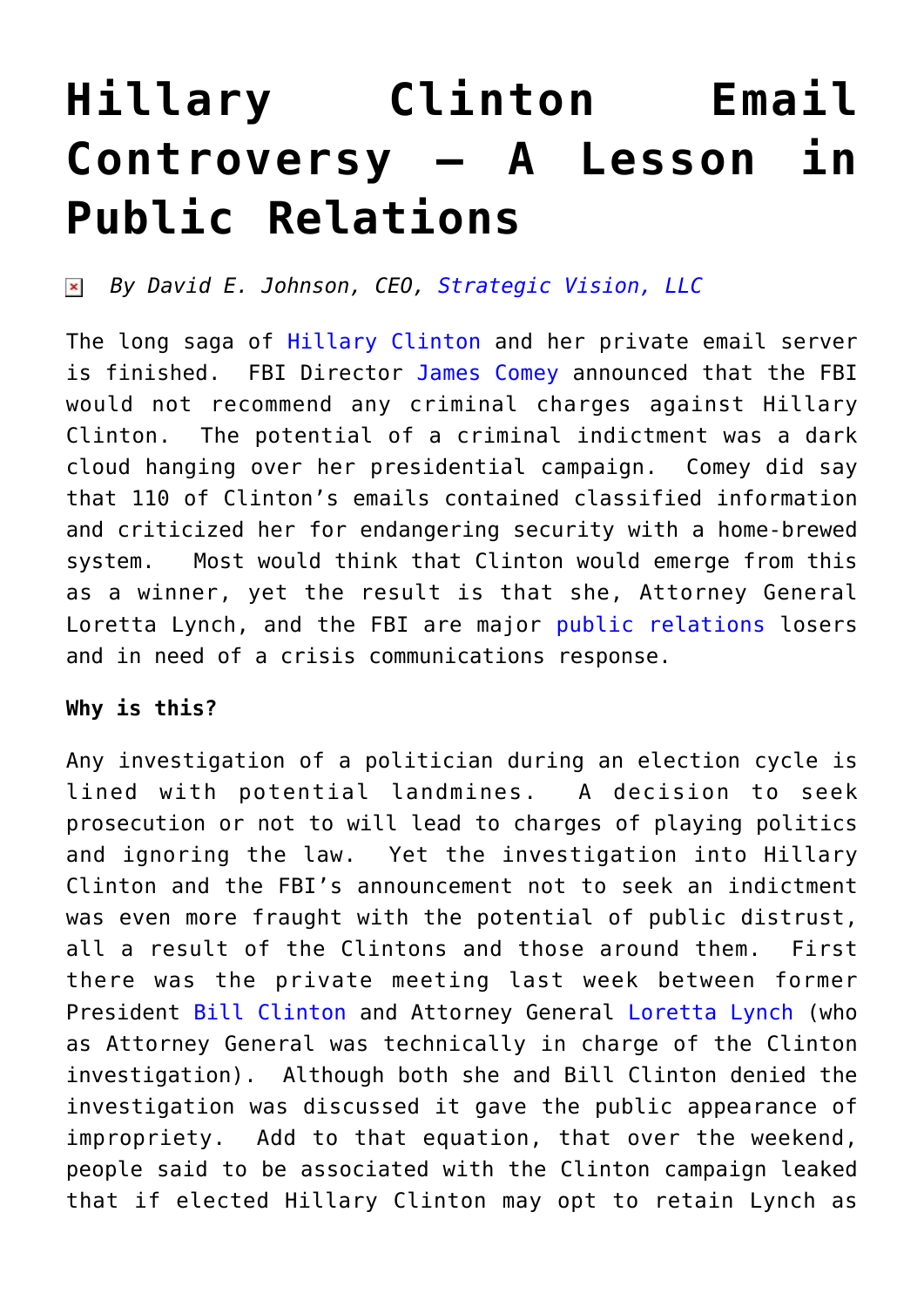Attorney General. All of which puts the investigation and its findings under a public relations cloud.





- 1. The FBI. FBI Director James Comey needs to make the media rounds and explain in detail what led the FBI to reach its findings. Beyond that he needs to demonstrate that there was no undue influence placed upon him or threats made, if he opted not to recommend an indictment. He must also explain in detail how while giving a blistering account of Hillary Clinton's incompetence with the private email server and the potential national security risks, the FBI still came to the conclusion not to indict Clinton.
- 2. Loretta Lynch. The Attorney General is tarnished with her meeting with Bill Clinton. Even if the case was never discussed, the meeting was wrong and has damaged her reputation. The reports that her retention by Clinton was being considered further harmed her. She needs to announce that under no circumstances will she remain Attorney General in a Clinton Administration nor take any other appointment that might be offered.
- 3. Hillary Clinton. The prospective Democratic presidential nominee is severely damaged. Larger numbers of Americans view her as dishonest and untrustworthy than Richard Nixon in his heyday. Clinton who has been